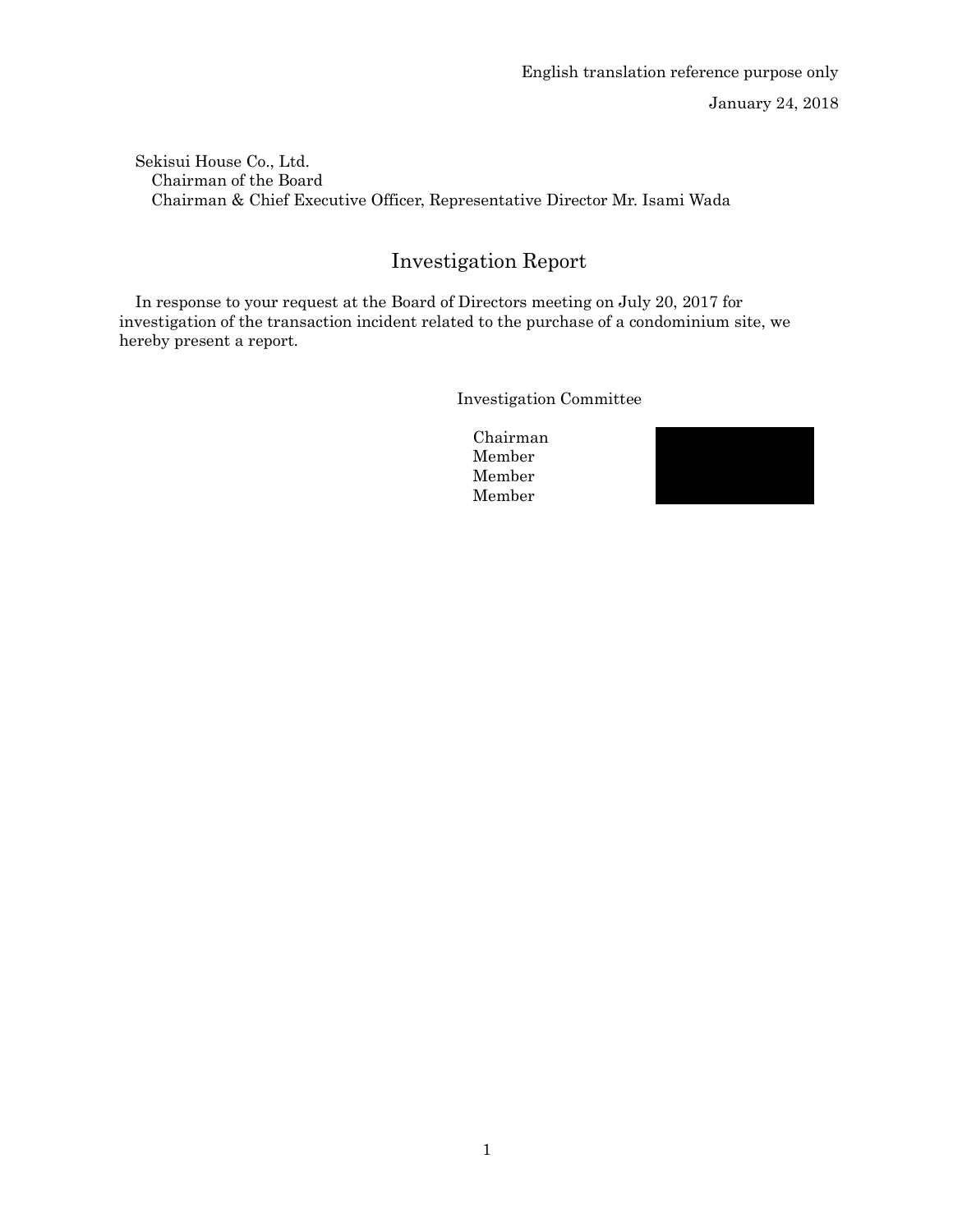# Table of contents

| 3. Responsibilities of the four officers who approved the transaction after Chief Operating |  |
|---------------------------------------------------------------------------------------------|--|
|                                                                                             |  |
|                                                                                             |  |
| 5. Responsibilities of the Board of Directors and Audit & Supervisory Board 18              |  |
| Chapter 5 Recommendations on Establishing a Project Team for Organizational Reform 18       |  |
|                                                                                             |  |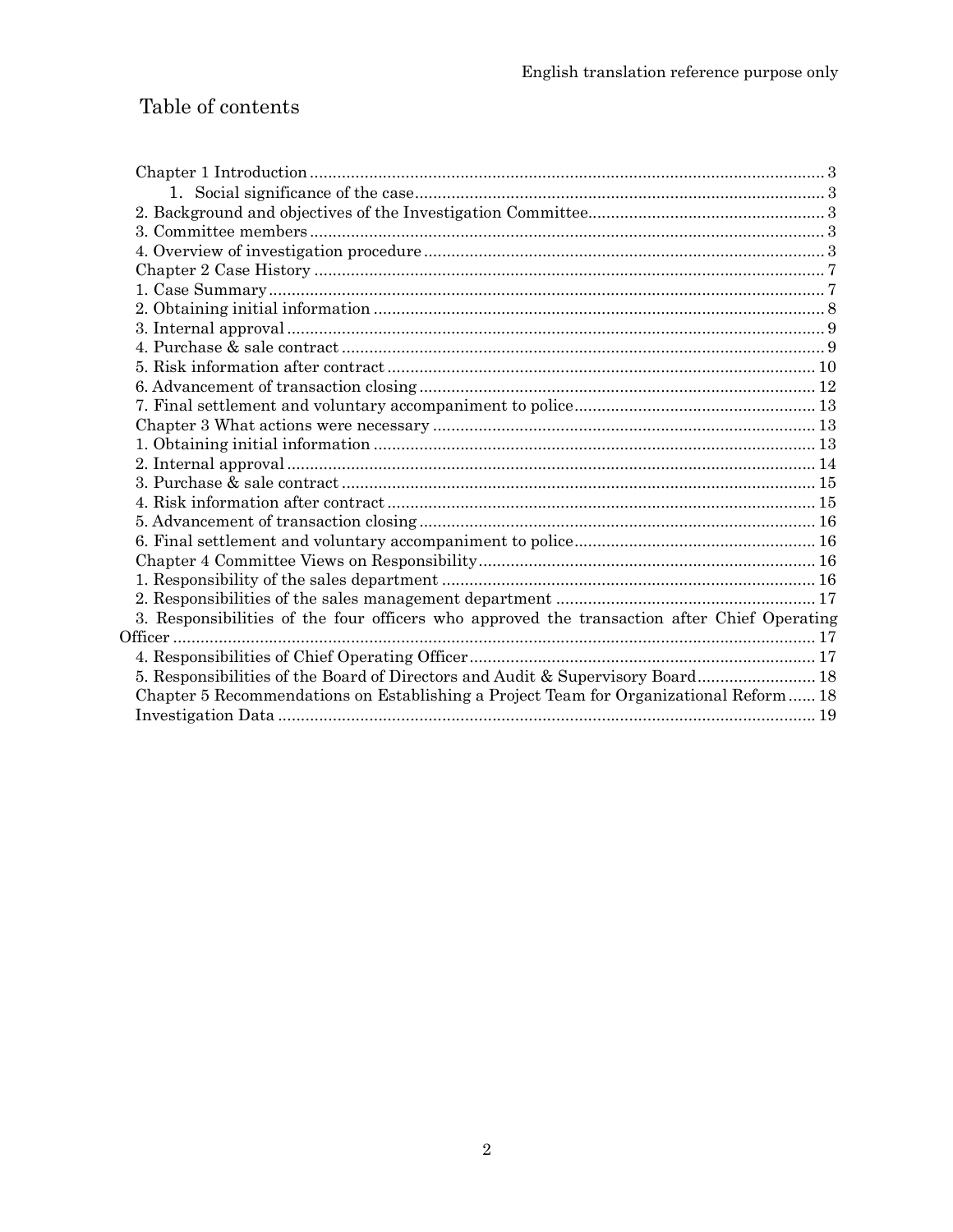## Chapter 1 Introduction

## 1. Social significance of the case

This is a case where a public company focusing on real estate business suffered the largest amount of loss of 5.55 billion yen in a land fraud. Also we can reasonably assume that the lost money went to the underworld. It's just like a big financial institution suffering from a bank transfer fraud, which is something that cannot, and should never, happen.

## 2. Background and objectives of the Investigation Committee

With the understanding that the Company is facing a serious situation, the Investigation Committee (hereinafter referred to as the "committee") was provisionally launched after the July 20, 2017 board meeting at the request of the chairman, and officially launched after approval at the board meeting held on September 7, 2017.

The committee will clarify from a fair and equitable viewpoint what happened, investigate the cause of the incident, and clarify what actions the Company needed and how the incident could have been prevented. Based on the findings, the committee will report to the Board of Directors on what to do in order to improve the Company.

 $\degree$  The Company reported this incident to the public on August 2, 2017 with a release memo "Notice Regarding Problems with the Purchase of the Land for Condominiums" (hereinafter referred to as "release dated August 2, 2017")

## 3. Committee members

The committee consists of the following four members.

Name: Investigation Committee

Chairman: Yoshinori Shinohara (External Corporate Auditor, Certified Public Accountant)

Member: Takashi Kobayashi (External Corporate Auditor, Lawyer)

Member: Teruyuki Saegusa (External Director, Representative Director of Saegusa Distribution Research Institute)

Member: Shiro Wakui (External Director, Distinguished Professor of Tokyo City University) It was approved at the Board of Directors meeting held on September 7, 2017 to appoint an assistant.

Assistant: Certified Public Accountant)

## 4. Overview of investigation procedure

As an investigation procedure, in addition to officers and employees of the Tokyo Condominium Division and the Condominium Business Headquarters both of which were involved in the transaction, interviews were conducted from related personnel such as the head office's Real Estate Department and the Legal Department. Its details are as follows.

## ・Interviews

The interviews were conducted in accordance with the schedule in the table below. In addition to this, we interviewed the internal request approvers, President Abe and Chairman Wada.

| Date             | Interviewee                                                               | Interviewer            | <b>Note</b>            |
|------------------|---------------------------------------------------------------------------|------------------------|------------------------|
| $2017 - 09 - 01$ | General<br>Manager of Real<br>Estate<br>Department<br>(Executive Officer) | Shinohara<br>Kobayashi | Preliminary<br>hearing |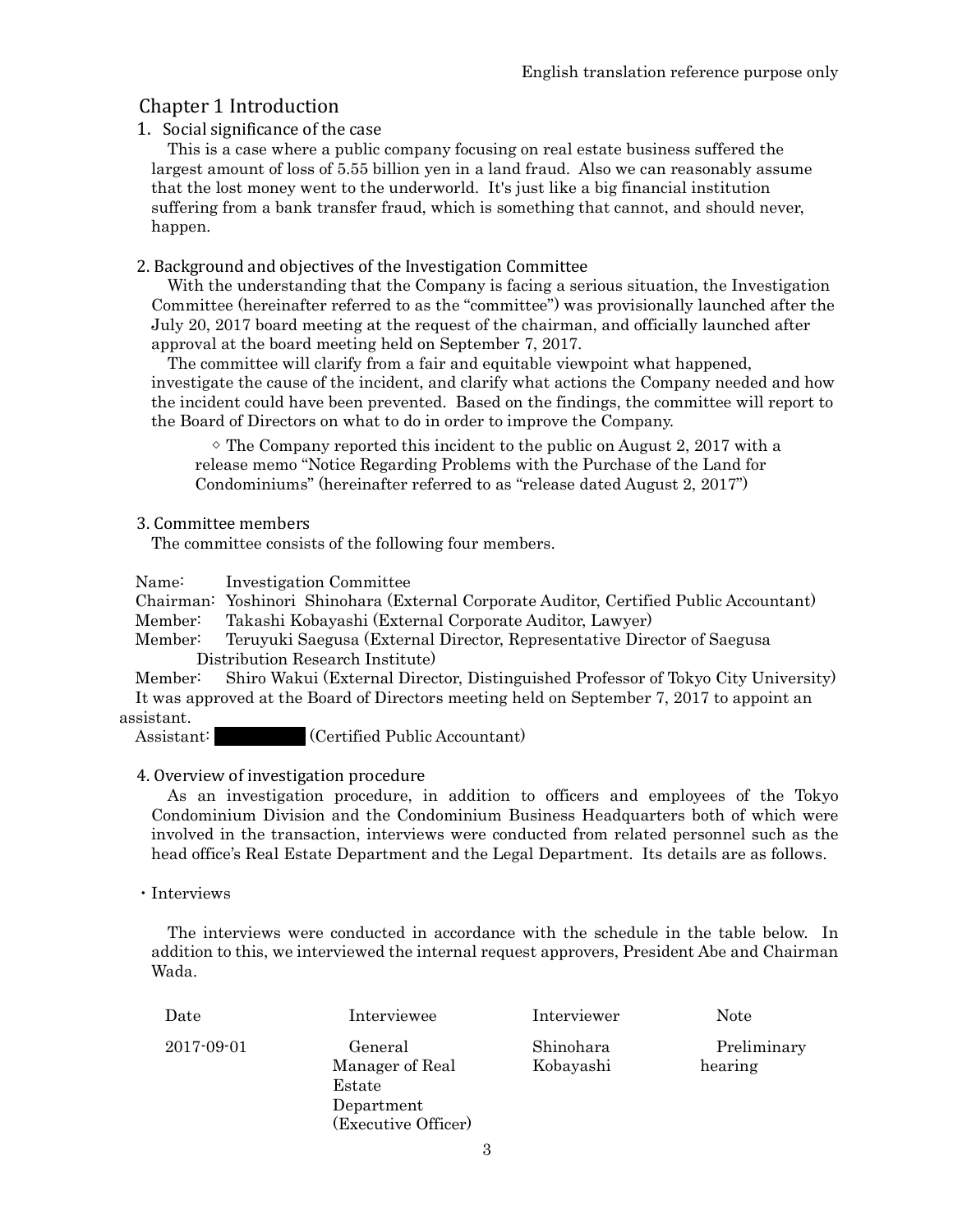## English translation reference purpose only

|            | General<br>Manager of Legal<br>Department                                                                                                                                                                                                                                                                                                                                                                                    | Wakui                  |                        |
|------------|------------------------------------------------------------------------------------------------------------------------------------------------------------------------------------------------------------------------------------------------------------------------------------------------------------------------------------------------------------------------------------------------------------------------------|------------------------|------------------------|
| 2017-09-07 | General<br>Manager of<br>Condominium<br>Division<br>(Executive Officer)                                                                                                                                                                                                                                                                                                                                                      | Shinohara<br>Kobayashi | Preliminary<br>hearing |
|            | General<br>Manager of<br>Condominium<br>Headquarters                                                                                                                                                                                                                                                                                                                                                                         | Wakui                  |                        |
| 2017-09-14 | Condominium<br><b>Business</b><br>Headquarters<br>General<br>Manager of Real<br>Estate<br>Department<br>Tokyo<br>Condominium<br>Division<br>$\bullet$<br>General<br>Manager of<br>Tokyo<br>Condominium<br>Division<br>General<br>Manager of<br>Technology<br>Division<br>• Oda, Deputy<br>GM of Sales<br>$\bullet$<br>Manager,<br>General Affairs<br>Manager<br>Tokyo Office<br>Managing<br>Officer, Head of<br>Tokyo Office | Shinohara<br>Kobayashi | At Tokyo Office        |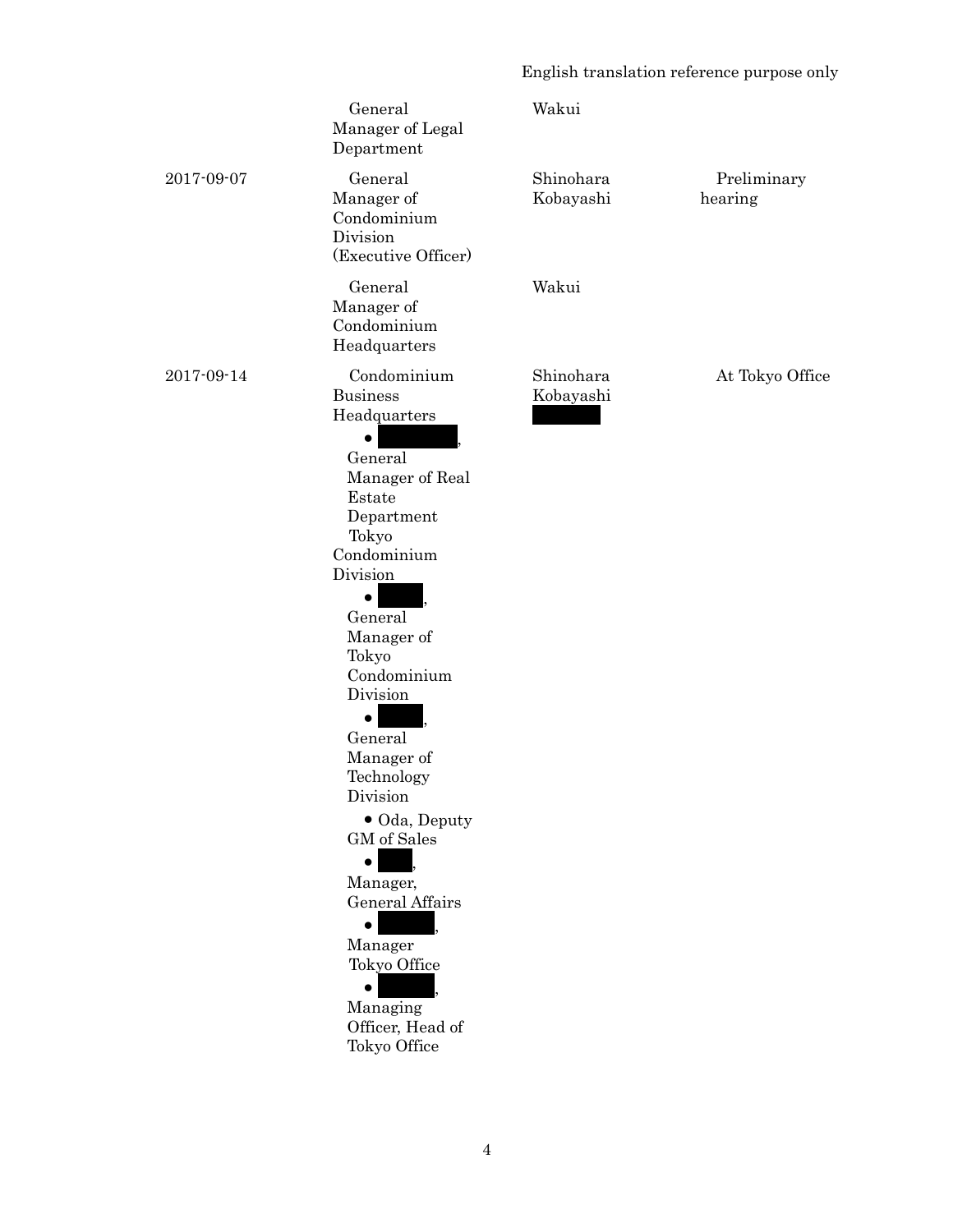English translation reference purpose only

| 2017-10-16       | Internal request<br>approvers<br>$\bullet$ Inagaki<br>• Uchida<br>• Nakai<br>Executive<br>Officer, Chief<br>Manager of<br>Accounting &<br>Finance<br>Division<br>$\bullet$<br>General<br>Manager of<br><b>Business</b><br>Strategy<br>Division<br>Those directly<br>involved with the<br>transaction<br>$\bullet$ Kuroda,<br>Executive<br>Officer, General<br>Manager of Real<br>Estate<br>Department<br>$\bullet$ Nakata,<br>Managing<br>Officer, General<br>Manager of<br>Legal<br>Department<br>$\bullet$ Mitani,<br>Managing<br>Officer, General<br>Manager of<br>Condominium<br><b>Business</b><br>Headquarters | Shinohara<br>Kobayashi<br>Saegusa          |
|------------------|----------------------------------------------------------------------------------------------------------------------------------------------------------------------------------------------------------------------------------------------------------------------------------------------------------------------------------------------------------------------------------------------------------------------------------------------------------------------------------------------------------------------------------------------------------------------------------------------------------------------|--------------------------------------------|
| $2017 - 10 - 19$ | President Abe                                                                                                                                                                                                                                                                                                                                                                                                                                                                                                                                                                                                        | Shinohara<br>Kobayashi<br>Saegusa<br>Wakui |
| $2017 - 10 - 19$ | Chairman Wada                                                                                                                                                                                                                                                                                                                                                                                                                                                                                                                                                                                                        | Shinohara<br>Kobayashi<br>Saegusa          |

Wakui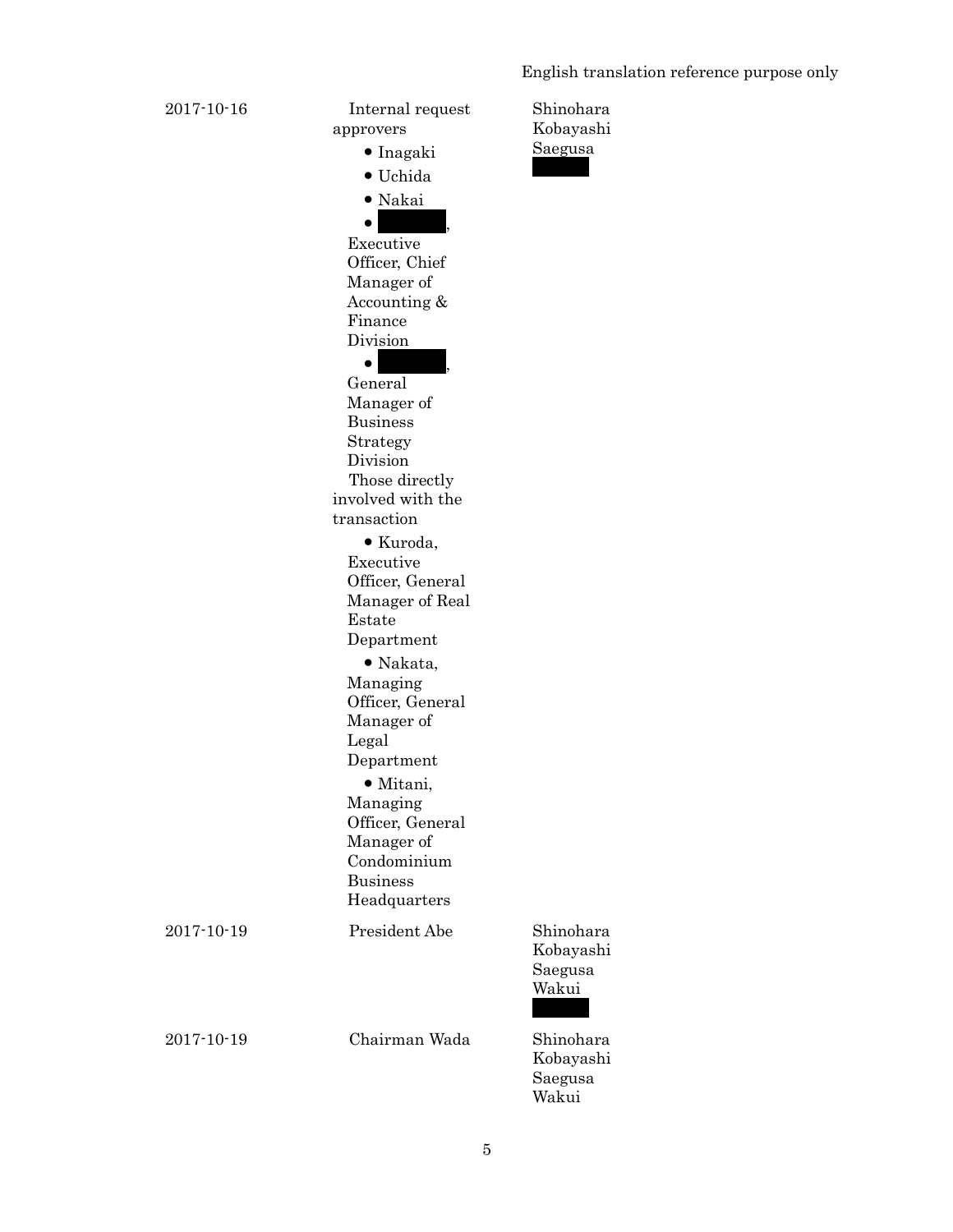\*For each of the interviews,  $\qquad \qquad$  from the Company's working team was also present.

 $\cdot$  Email review (2017-10-02, by Shinohara,  $\vert$ , and  $\vert$ 

Email data (31,277 messages in total) from March 1, 2017 to July 31, 2017 were collected for 25 people as described in the table below.

We performed a keyword search "Gotanda" from this data set, checked the extracted items (2,756 messages) visually, and selected important emails, primarily emails for sharing information between departments. We also searched email messages that were sent and received before and after those emails in order to thoroughly extract important emails. As a result, 52 e-mails related to decision making in the fraudulent transaction and 10 e-mails related to information disclosure were documented.

As a result, no e-mail has been found that deviates from the facts grasped during the interviews.

【Those the email review was conducted for】

| Condominium | <b>Condominium Business</b><br>Headquarters | • Mitani, Managing<br>Officer, head of<br><b>Condominium Business</b><br>Headquarters<br>General<br>$\bullet$<br>Manager of Real Estate<br>Department<br>, General<br>$\bullet$<br>Manager, General Affairs                |
|-------------|---------------------------------------------|----------------------------------------------------------------------------------------------------------------------------------------------------------------------------------------------------------------------------|
|             |                                             | , General<br>Manager, Technology                                                                                                                                                                                           |
|             | Tokyo Condominium<br>Division               | , General<br>Manager of Tokyo<br>Condominium Division<br>$\bullet$<br>, General<br>Manager of Technology<br>Division<br>• Oda, Deputy GM of<br>Sales<br>, Manager,<br>General Affairs<br>Manager<br>$\bullet$<br>, Manager |
| Real Estate | Real Estate Department                      | • Kuroda, Executive<br>Officer, General Manager<br>of Real Estate Department<br>, Senior<br>Manager<br>, Manager<br>Chief                                                                                                  |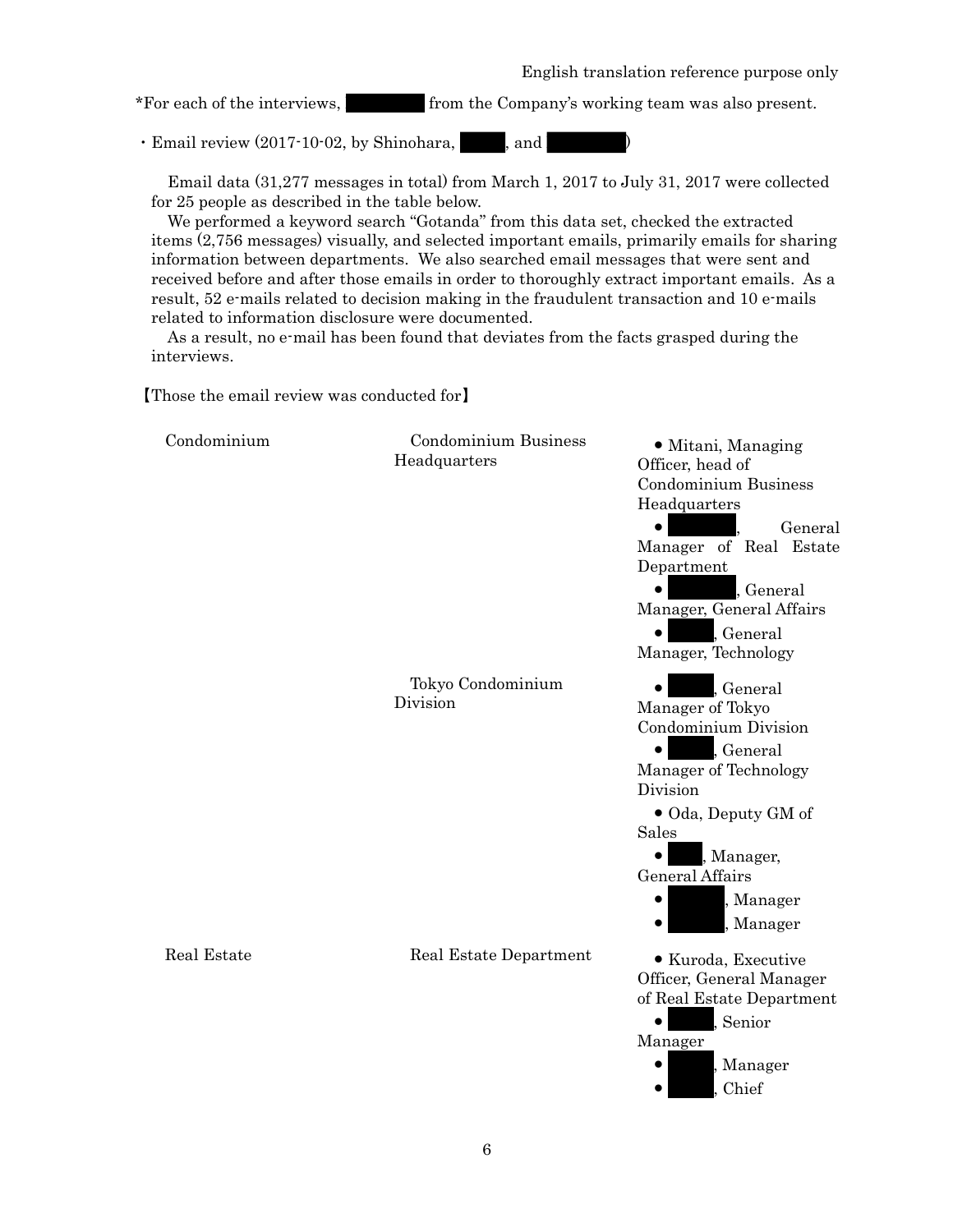

#### ・Information Obtained

Based on the statement dated July 20, 2017 written by the Deputy Manager of Sales and submitted to the Tokyo Metropolitan Police Department Section 2, a memorandum was generated to document the incident with some additions of material facts from internal approval documents and interview reports, etc. (see Investigation Data).

## Chapter 2 Case History

#### 1. Case Summary

The details of the incident were as described in 2. Obtaining initial information, but a summary is as follows.

The Tokyo Condominium Division identified a potential transaction where the Company purchases the land and building in Gotanda, Tokyo (hereinafter referred to as "the Property") from the owner Sakiko Ebisawa (later turned out to be an imposter) via IKUTA HOLDINGS Co., Ltd. (hereinafter referred to as "IKUTA Co."), a company managed by Tsuyoshi Ikuta (hereinafter referred to as "Ikuta") as the intermediary. The Company planned to purchase the Property transferred by the intermediary (earnest money deposit of 20 million yen).

Thereafter, the intermediary was changed from IKUTA HOLDINGS Co., Ltd. to IKUTA HOLDINGS Corporation (hereinafter referred to as "IKUTA Corp."), and on April 24, 2017 the purchase and sale contract between the owner and IKUTA Corp. for 6 billion yen along with the simultaneous purchase and sale contract between IKUTA Corp. and the Company for 7 billion yen were entered into. At the same time the provisional registration application procedure for ownership transfer was performed and the increased earnest money deposit of 1.4 billion yen (of which 1.2 billion was for the owner and 0.2 billion was for the intermediary) was paid and the provisional registration was completed.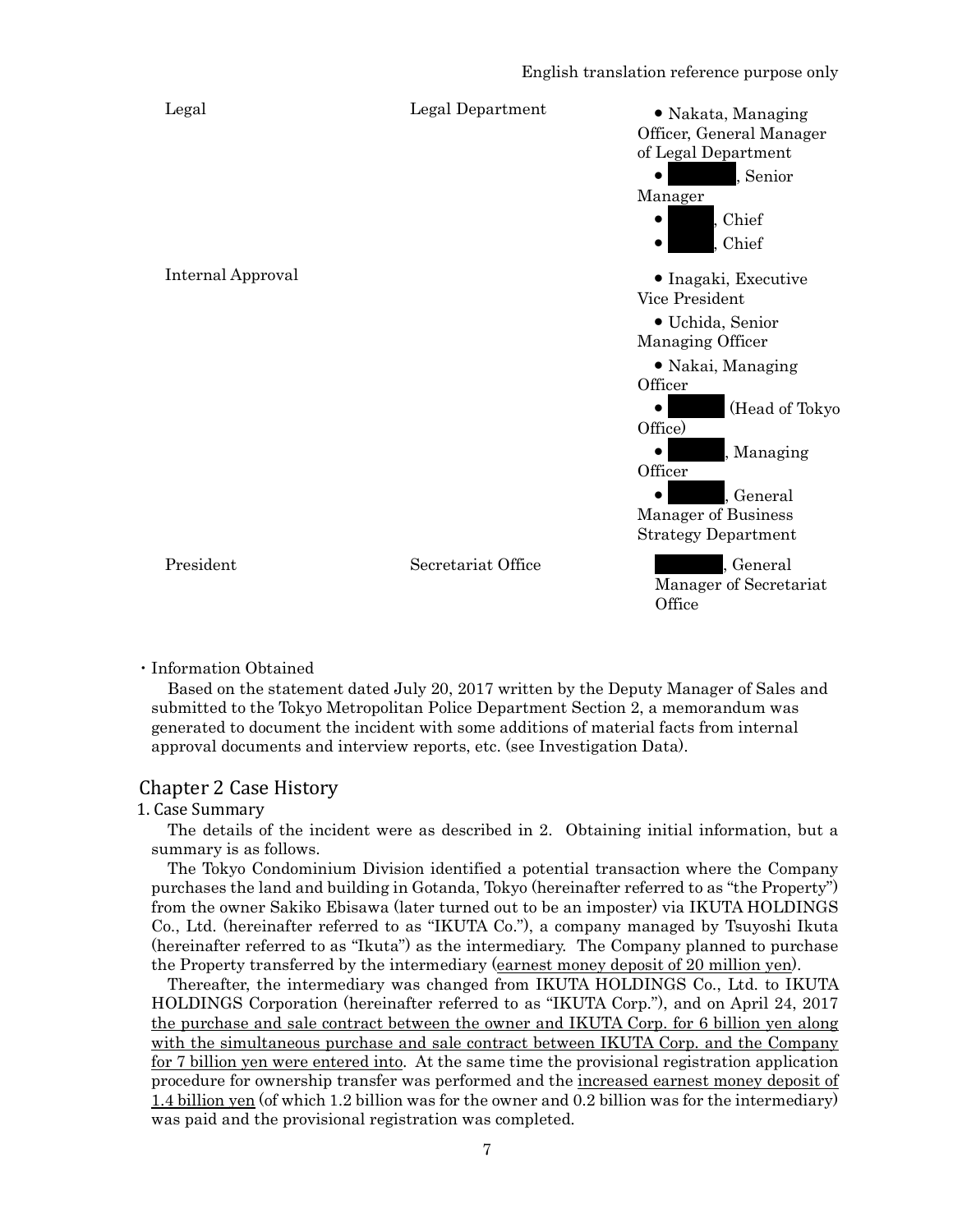Later, [the real owner] Sakiko Ebisawa sent to the Company multiple content-certified mails saying "The true owner of the Property is me, and I have not planned on selling the Property or made a provisional registration, so I request the provisional registration be cancelled." In addition, several broker-like persons contacted the Company pointing out issues with the transaction with Ikuta, visiting the Tokyo Office and the Tokyo Condominium Division, sending letters to the President, making phone calls to the head office, and so on. The content-certified mails were shared between the Condominium Business Headquarters and the Legal Department, but the Real Estate Department was not informed. Akira Kuroda, Executive Officer, General Manager of Real Estate Department (hereinafter referred to as "Kuroda") received risk information from the president of the Company's subsidiary that Ikuta may not be trustworthy. Kazushi Mitani, Managing Officer, General Manager, Condominium Business Headquarters (hereinafter referred to as "Mitani") was informed of this as a potential concern for the transaction, but it was not communicated to the Legal Department.

Due to the emergence of a person who claimed to be the true owner, the Company was made aware that it should re-examine the identity of Ebisawa, and a lawyer suggested that "identity check by an acquaintance of Ebisawa" should be done. The Ebisawa imposter did not come to the Property site during the inspection of the building on May 19, 2017, and "identity check by acquaintance" was never carried out. At the May 22, 2017 meeting of the Condominium Business Headquarters where Koji Nakata, Managing Executive Officer, General Manager of Legal Department (hereinafter referred to as "Nakata") and Mitani, among others, were present, it was decided to <u>implement as early as possible the final</u> settlement and closing originally scheduled for July 31, 2017, in order to avoid the distracting forces regarding the transaction.

After that, the Company proposed to Ikuta and the Ebisawa imposter to advance the final settlement to June 1, 2017 and amended the agreement to change the final closing to occur on that date. On the closing date of June 1, 2017, the police came to the Property site and requested the Company employees at the site to voluntarily accompany them. However, with the exception of a reserve of 700 million yen, the remaining 49 billion yen were paid to IKUTA Corp. and the Company employees proceeded with the registration procedure for ownership transfer.

On June 6, 2017, the Local Legal Bureau informed the Company that it was rejecting the registration application, and on June 9, 2017, a formal notice of registration application rejection was received at the Company, and the "Ebisawa" whom the Company had dealt with was revealed to be an imposter with no Property ownership. By then the Company already had lost contact with the Ebisawa imposter. The Company had entered into an approximately 750 million yen condominium sales contract with the Ebisawa imposter, and therefore the net loss for the Company was about 5.55 billion yen.

As described above, the Company suffered a significant loss of 5.55 billion yen as a result of this land fraud transaction.

2. Obtaining initial information

On March 30, 2017, Yuji Oda, Deputy General Manager of Tokyo Condominium Division (hereinafter referred to as "Oda") obtained information on the Property from Ikuta, whom he met at a private meeting. Because the Property was a well-known property owned by a landowner who would never sell it, Oda thought that such land would not be available for purchase by Ikuta, who had little knowledge about real estate.

Initially, Oda et al. indicated to Ikuta the verification of the true owner's identity was absolutely necessary.

- (1) Oda advised Ikuta that he should check if the seller is the true owner, and suggested that no earnest money deposit be paid until such confirmation was made.
- (2) When Ikuta asked on March 30, 2017 if Oda would be interested in purchasing the Property, Oda was not sure if the transaction would really materialize, and rather thought that Ikuta did not have sufficient funds to purchase the Property.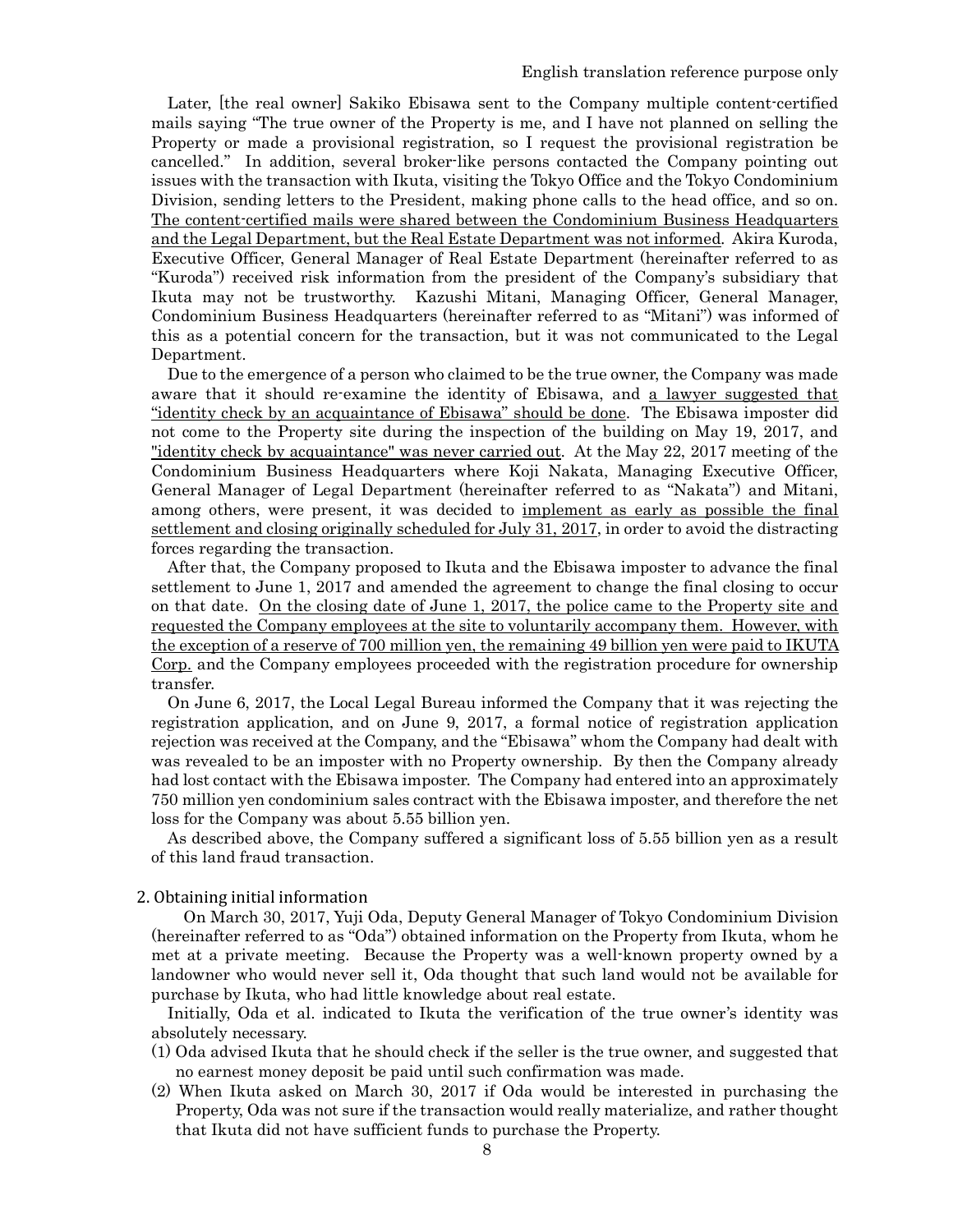(3) The Property was well known as a property owned by a person who would not sell, and even the Company employees had never been able to get in contact with the owner, and the Property was said to command 8 -10 billion yen if it were to be sold.

However, since Ikuta had advised that he was successful in entering into a purchase and sale agreement on April 3, 2017 with a minimal amount of deposit (20 million yen), and that the identity of the seller was confirmed at the notary public's office with her passport, seal, and seal certificate, and a signed deed was presented (based on a counterfeit passport, though). Therefore the Company decided to work on this transaction to purchase the Property from Ikuta (IKUTA Co.) who would purchase the Property from the Ebisawa imposter.

#### 3. Internal approval

On April 14, at a meeting where Mitani,  $\qquad \qquad$  (General Manager of Real Estate Department),  $\qquad \qquad \text{(General Manager of Tokyo Condominium Devision)},$ 

(Deputy GM of Technology Division) and Oda were present, they agreed to proceed with the purchase, and decided to prepare a real estate purchase internal approval document by the morning of April 17, 2017. It was also decided to add the Property among the properties for President Toshinori Abe (hereinafter referred to as "President") to tour on April 18, 2017 as a possible purchase candidate. On the same date, the internal request was sent from the Condominium Business Headquarters to the Real Estate Department.

On April 19, 2017 the Real Estate Department accepted the internal request for approval. On the same date,  $\blacksquare$ , General Manager of Business Strategy Department, Executive Officer, Chief Manager of Accounting and Finance Department, and Koji Nakata, Managing Executive Officer, General Manager of Legal Department, reviewed the internal request for approval. Prior to that, Kuroda, who had received a request from Mitani and  $\blacksquare$  to process the request immediately, decided to leave four approvers , Managing Executive Officer, head of Tokyo Office, Yoshihiro Nakai, Director and Managing Executive Officer, Takashi Uchida, Director, Senior Executive Officer, Shiro Inagaki, Director and Executive Vice President) and on April 20, 2017, Kuroda himself brought the internal approval request document to the president and got the president's approval. At that time, there was no clear question from the president on anything, including

The internal request for approval focused on the business feasibility, and as for IKUTA Co., there was <u>no mention of the trustworthiness/credit worthiness</u> with the only description being "Seller IKUTA HOLDINGS, established in 2008, diversified businesses with apparel as a focus. Capital 100 million yen, not a registered real estate broker" as a note in margin. Regarding verification of the owner Ebisawa, there is no description on how they plan on identifying the true owner.

Also, the name of the counterparty was changed from IKUTA Co. to IKUTA Corp. (whose representative was Kumi Kondo) immediately before the internal approval process was complete (April 19, 2017) at the request of Ikuta. The change was documented with pencil writing on the internal request for approval document.

4. Purchase & sale contract

the counterparty change as described later.

On April 20, 2017 the below people assembled at the Tokyo Condominium Division to review all the necessary documents. Oda met the Ebisawa imposter for the first time then. In preparation for the April 24, 2017 meeting, Oda explained that the contract between Ebisawa and IKUTA Co. would have to be canceled, and he proposed that an earnest money deposit of 1.4 billion yen would be paid by deposit checks (one for 1.2 billion yen and the other 0.2 billion yen), which was approved.

・the Ebisawa imposter

 ・Takeshi Koyama (Misao Koyama) who claimed to be Ebisawa's finance representative (hereinafter referred to as "Koyama")

・Ikuta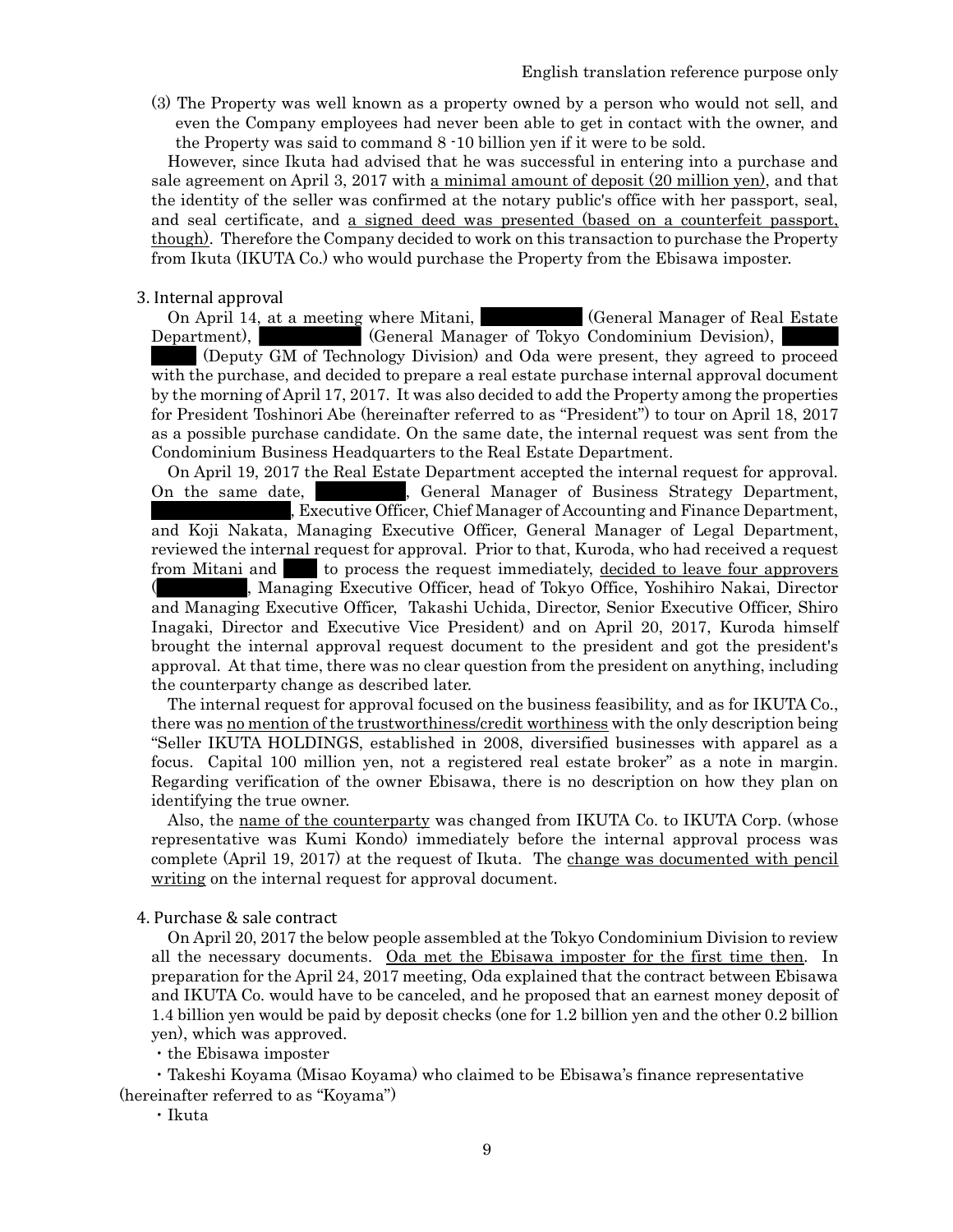・Kumi Kondo (hereinafter referred to as "Kondo")

 ・Takada (judicial scrivener, responsible for Ebisawa-IKUTA HOLDINGS transaction registration)

 ・Endo (judicial scrivener, responsible for IKUTA HOLDINGS-Sekisui House transaction registration)

・Oda

, Manager, Tokyo Condominium Division

Following the internal approval, on April 24, 2017 as planned, the Ebisawa imposter, Koyama, Ikuta, Kondo, judicial scrivener Takada, judicial scrivener Endo, Oda and met, and cancelled the Ebisawa-IKUTA Co. contract, arranged for Ebisawa-IKUTA Co. contract as well as **IKUTA Co.**-Sekisui contract to be signed. The purchase contract increased the initial deposit from 20 million yen to 1.4 billion yen, which was proposed by the Company in fear of potential contract cancellation by the Ebisawa imposter. In this contract, the demolition of the existing building was the responsibility of the seller, so the remaining payment (5.6 billion yen), transfer registration and closing were scheduled for July 31, 2017 (Monday) in order to allow for time for the seller to demolish the building. The internal approval request document showed IKUTA Co. as the Company's counterparty but in response to IKUTA's request on April 19, 2017 for tax savings, the counterparty was changed to IKUTA Corp. The purchase contract with IKUTA Corp. was executed on April 24, 2017 (Monday) and a provisional registration of ownership transfer was made.

When the purchase contract was executed, two judicial scriveners confirmed the original passport, the original seal certificate, the original resident card, and a color copy of the title certificate brought by the Ebisawa imposter. After confirming the acceptance of the provisional registration application, the Company handed a 1.2 billion yen deposit check to Ikuta and Ikuta immediately gave the check to the Ebisawa imposter. The remaining deposit of 0.2 billion yen for Ikuta was wire transferred to Ikuta on the same date. The provisional registration was completed on April 29, 2017.

## 5. Risk information after contract

After the provisional registration procedure was completed on April 29, 2017, multiple pieces of risk information were received by the Company between May 10, 2017 and May 23, 2017.

#### A) Warning by content-certified mail

On May 10, 2017, the Company's Legal Department received a content-certified mail dated May 8, 2017 entitled "Notice" from Ebisawa. The Legal Department immediately shared the information with the Tokyo Condominium Division. Ebisawa's letter said "I am the owner of the Property, and I was surprised that a provisional registration of transfer had been made. Since I did not enter into a sales contract for the Property, the provisional registration is not valid and therefore should be deleted." The letter was addressed to the Company and IKUTA Corp. Oda and The With Koyama, Ikuta, and Kondo, and agreed to thoroughly verify the seller's identity. On the same day, they consulted with the  $Compary's \text{ course}, \quad \text{on how to verify the identity of the seller, and learned the}$ following methods: "① Confirmation by an acquaintance, ② Mail with postmark, ③ Tax payment certificate, utility bill payment statement, ④ Health insurance card, ⑤ Pension card, and ⑥ bankbook, etc." The counsel also suggested that the Company check as many things as possible.

Following the receipt of the "Notice," on May 11, 2017 the real Ebisawa sent another content-certified mail dated May 9, 2017 entitled "Notice" which was delivered to the Company and judicial scrivener Takada. The letter said "Delete the provisional registration" and "If you do not delete it, then I will take a legal action to correct it." On May 11, 2017 the Company and judicial scrivener Takada received another content-certified mail dated May 10, 2017 entitled "Notice." The letter, mentioned the card number of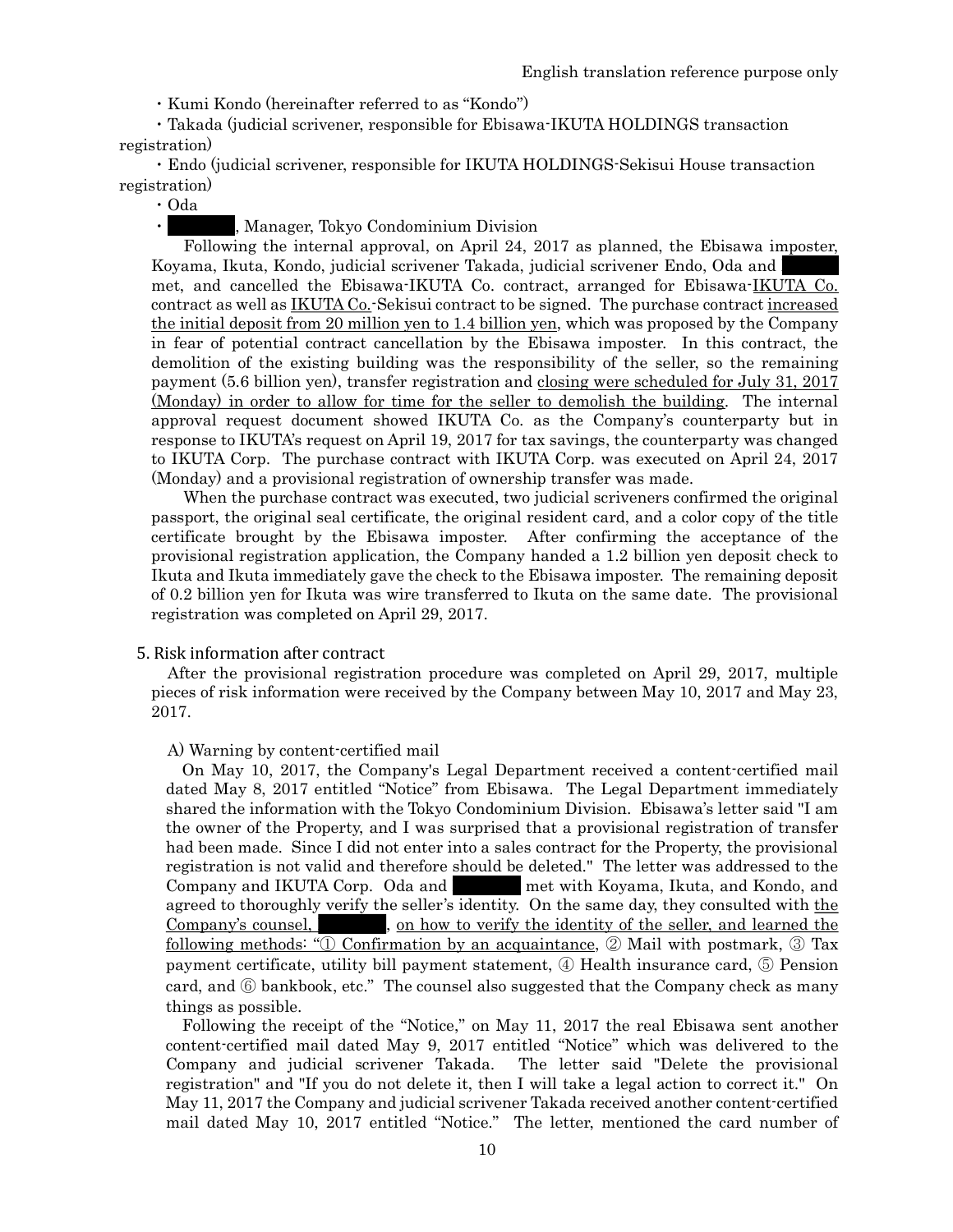Ebisawa's seal registration certificate, and "Your transaction is with a different person and is therefore invalid." "You cannot acquire the title unless you buy it from the true owner." In addition, on May 23, 2017 Ebisawa sent another content-certified mail dated May 22, 2017 entitled "Request for Restoration" which was delivered to the Company, judicial scrivener Takada, and IKUTA Corp. The letter requested prompt deletion of the provisional registration and said "the victims including Sekisui House Co., Ltd. should make every effort to verify the identity of the seller in order to prevent an even bigger loss."

These four content-certified mails were all in the name of the real owner, Sakiko Ebisawa, and the letters warned that since the true owner was herself, the transaction the Company was pursuing was with an owner-imposter.

## B) Disturbance by several brokers

A person named Kimura with Crescendo Co., Ltd. visited the Tokyo Condominium Division on May 11, 2017, the day after the receipt of the content-certified mail in A) above. Kimura told an employee at the Division that Ikuta had removed them from the transaction. On May 12, 2017, a person named Shohachi Mitsuhashi, representative director of the Yuhi-no-oka Nihonkai Akita International Hotel, visited the Tokyo Office and protested that the Company's transaction with Ikuta was inappropriate, and proposed that he intervene and resolve the issues. These series of complaints were lodged against Ikuta, and did not directly question the identity of the Ebisawa imposter, so the Condominium Business Headquarters determined that the complaints were generated by those who wanted to interfere with the Company's transactions.

On the same day (May 12, 2017), Resident of Sekiwa Real Estate Kansai Co., Ltd., told Kuroda "there are some rumors that only a very little portion of the earnest money deposit paid by the Company has been paid by the intermediary to the owner of the Property. You might want to check to see if the intermediary company is trustworthy." As a result the Company had more information questioning the trustworthiness of Ikuta. The warning by President Was reported to Mitani on the same day, but Mitani replied that "Ikuta is a dummy of the Company and the identity of the seller has been confirmed" so the warning did not get considered.

#### C) Response to risk information (content-certified mail and brokers)

Regarding the four warnings by content-certified mail, the Condominium Business Headquarters and the Legal Department had determined that they were just defamatory letters (obstruction by Maeno, Ebisawa's former husband, who they had a broken relationship with Ebisawa) and cited some contradictions such as "the owner herself would not meet us so the letters should be in the name of somebody else representing her, but they are not."

However, both departments also determined that it was still necessary to re-examine the seller's identity, the Legal Department told Tokyo Condominium Division as of May 11, 2017 "Check the seller's identity once again, and if the seller says that she did not send the four content certified mails, then you should get a note from her confirming that she is the true owner of the Property." In response to this instruction, on the same date as the date the content-certified mail dated May 22, 2017 was received (May 23, 2017), the Company showed the four content-certified mails to the Ebisawa imposter and got a note from her.

In addition, the Company refused to deal with any of the brokers who filed complaints saying that the Company was not in a position to be involved with those brokers.

### D) Identity confirmation by acquaintance and property inspection

For the "confirmation by acquaintance" suggested by Lawyer  $\lambda$ , the Company employees were hoping that something could be done at the time of the Ebisawa imposter's planned visit to the Property during the property inspection scheduled for May 19, 2017. However she did not come to the site, and instead Lawyer Tochigi, who identified himself as Ebisawa's representative, came to the site with a padlock key to the back door. In a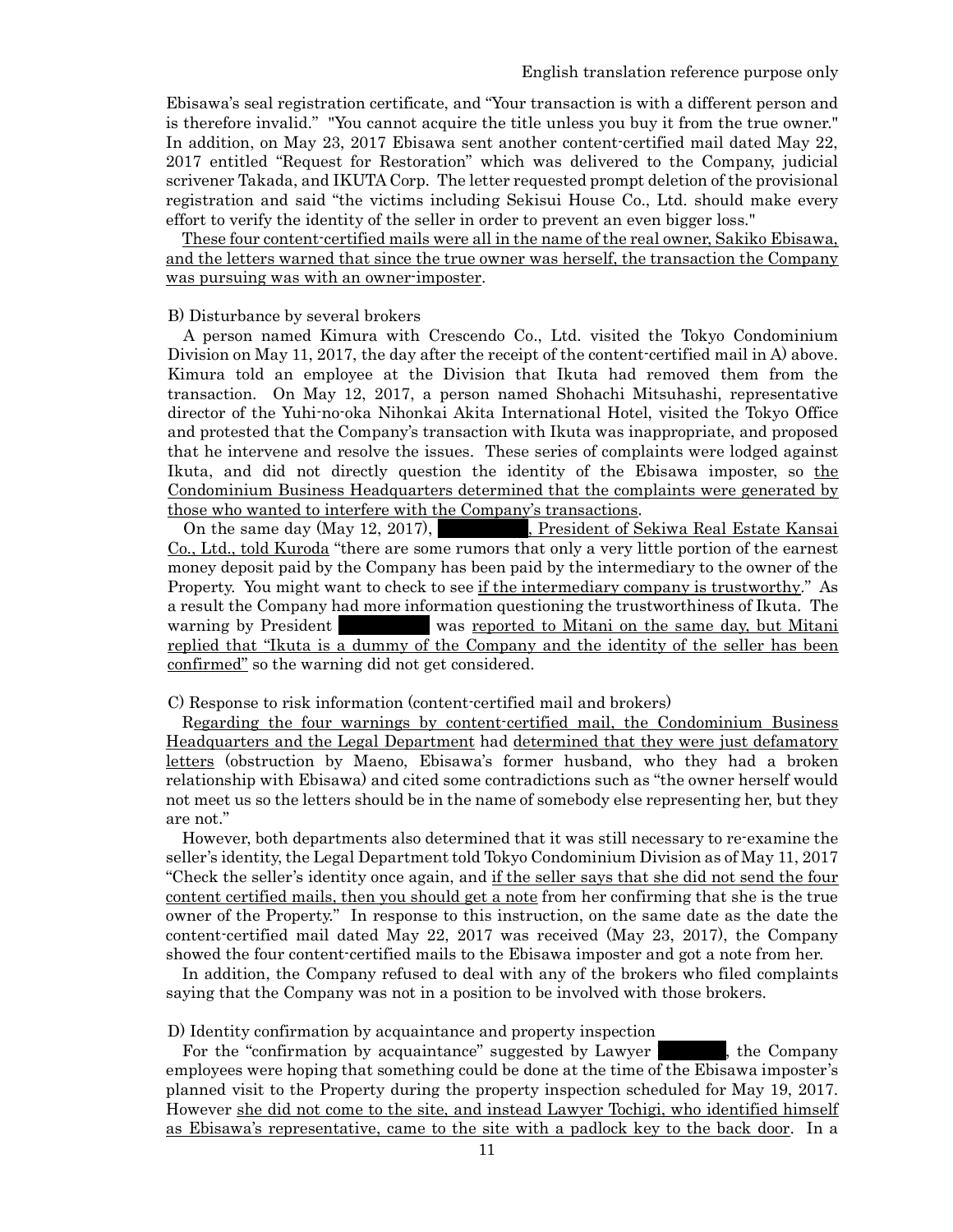return call from the Ebisawa imposter to Koyama, the imposter explained that she had asked Tochigi to attend the property inspection due to her illness. As a result, the Ebisawa imposter never visited the site.

Since they could not meet "Ebisawa" during the property inspection, they scheduled an interview with "Ebisawa," as well as signing of a note, for 3:00 pm on May 23, 2017 at the office of Lawyer Tochigi. If "confirmation by an acquaintance" does not work, then you could, for example, check with the neighbors using Ebisawa's photo, but they were concerned that it would offend her, and therefore the Condominium Business Headquarters including Mitani decided to rely on a signed note from "Ebisawa" to verify her identity.

## 6. Advancement of transaction closing

The Condominium Business Headquarters planned to move the final settlement (originally scheduled for July 31, 2017) up, and Nakata, Mitani, American Microsoft Microsoft Cola, and had a meeting on May 22, 2017 to discuss their plans up to the final closing, and in order to avoid the interference by brokers, they decided to accelerate the closing date. The following day, May 23, 2017, the Ebisawa imposter, Lawyer Tochigi, Koyama, Ikuta, Kondo, Mitani,  $\qquad \qquad$ , Oda and  $\qquad \qquad$  met at Tochigi's office. Mitani presented the four content-certified mail from Ebisawa as well as her request for restoration, and let everybody know that the letters were claiming that the "Ebisawa" pursuing to sell the Property is an imposter. The Ebisawa imposter did not seem to be surprised, and she signed on the spot the note that the Company drafted. Mitani said, "As a way of calming things, for example, we could advance the final closing," and nobody there objected. Mitani,  $\Box$ , Oda, and

returned to the Company and decided to propose to Ikuta a "Settlement Date Change" as follows: the settlement date would be changed from July 31 to June 1 on which the remaining 4.9 billion yen will be paid. 0.7 billion yen would be reserved until the end of July before which the demolition and boundary confirmation would be done. On May 24, 2017 Oda informed Koyama, Ikuta and Kondo of their planned settlement date change to which all of the three agreed. On May 25, 2017 they discussed the advancement of the final settlement with Lawyer Tochigi, and then the date change was finalized.

Internally, Mitani called Kuroda on May 23 or 24, 2017 (according to Kuroda, it was May 25, 2017), discussed with the Legal Department, and explained about the advancement of the settlement date on the condition of a reserve of 0.7 billion yen and the seller's responsibility of demolishing the existing building. Kuroda (who was not aware of content-certified mail warnings) said, "It would be great if we could accelerate the transfer registration even with the risk of potential obstruction after settlement, but since there is negative information by President Matsuyoshi, though it is not required for other projects, due to the size of this transaction I would like you to obtain the President' approval on the advancement of settlement," to which Mitani agreed.

At that time (May 22 to 27, 2017), President Abe was on a business trip abroad, so contacted the secretary to the President, and arranged for Mitani to talk to the President on his way to Haneda Airport on May 30, 2017. Mitani told the President that the final settlement would be advanced to June 1, 2017 with the approval of the Real Estate Department and Legal Department. Immediately after Mitani talked to the President, it was reported to the Real Estate Department (because they needed time to prepare multiple deposit checks), and on May 31, 2017 which was the day before settlement, the settlement money was deposited with the account of the Tokyo Condominium Division.

At the meeting on May 31, the Ebisawa imposter said that she was unable to present the title certificate of the Property due to her not necessarily reasonable reason (her relationship with her former husband was not good and she did not want to see him). When they learned from the seller's lawyer and a judicial scrivener that you could file a transfer registration with an identity verification document generated by a lawyer, then they easily accepted it. The filing of a transfer registration with an identity verification document was handled by Oda alone. Oda learned from the judicial scrivener Takada that the Ebisawa imposter had made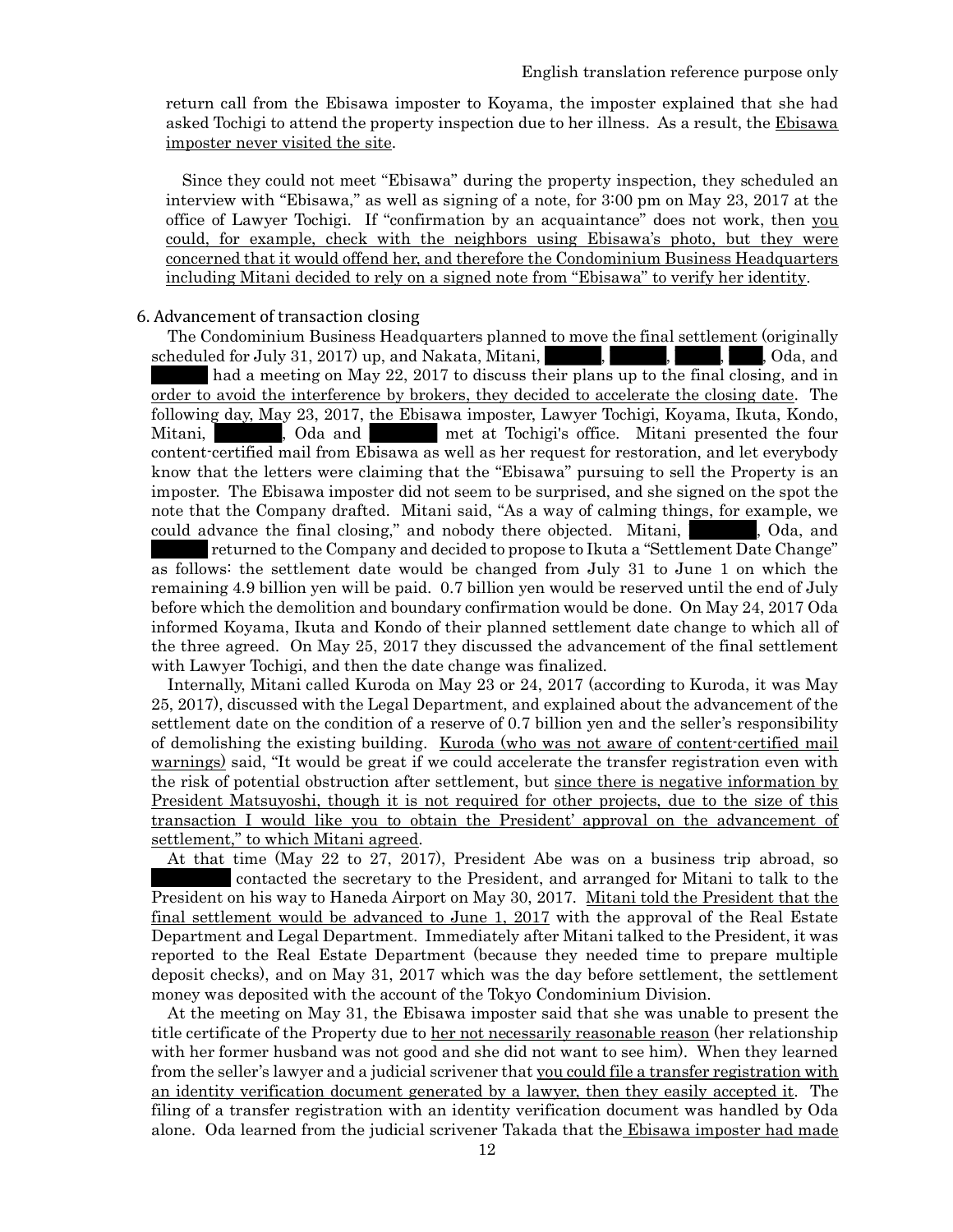a mistake in her birthday and zodiac when she created her identity verification document earlier on that day.

## 7. Final settlement and voluntary accompaniment to police

The settlement meeting was set for 9:30 am on the settlement date of June 1, 2017 at the Tokyo Condominium Division meeting room, but the Ebisawa imposter arrived at around 10:10 am because of her poor physical condition. As already noted, she did not bring her title certificate. They were informed by Company staff, who had been at the Property site before 9:00 am that day, that a light in the existing building was on, so Oda instructed the staff to go inside the building and check it. Then, a police officer came to the site in response to a report, and our staff was asked to accompany the police. When Oda told those present at the meeting that there was a report to the police and that a police officer came to the site, everyone said, "That may have been done by those who are trying to block this transaction, just like the notices sent by content-certified mail." They then proceeded with the settlement and closing.

After confirming that the transfer registration application was accepted by the Local Legal Bureau, the Company handed multiple deposit checks of 4.9 billion yen in total to the intermediary, and then the checks were handed from the intermediary to the Ebisawa imposter in front of the Company. The Local Legal Bureau informed the Company on June 6, 2017 of their plans to reject the transfer registration application, and the Company received on June 9, 2017 a letter from the Bureau notifying its official rejection of the application.

## Chapter 3 What actions were necessary

1. Obtaining initial information

Despite the many red flags at the time of obtaining the initial information, Oda trusted Ikuta solely by the fact that Ikuta had a notarized deed, and as a result, even though how Ikuta and the Ebisawa imposter got to know each other and their relationship were unknown, Oda saw as trustworthy the Ebisawa imposter and her intent to sell the Property. Therefore, since then, the Company rushed to get into a contract without any doubt. Oda, as someone who deals with high-valued transactions, was obviously not prudent enough, and we must say the facts and circumstances establishes his gross negligence.

In addition, other executives including Mitani,  $\blacksquare$ , and  $\blacksquare$  relied on Oda, and did not try to determine the seller's credibility themselves, which is another big issue here. Also, it is quite difficult to understand how the Ebisawa imposter's identity was resolved so easily and quickly.

During the committee discussions while working on this report, there was a suspicion expressed that there might have been a personal and inappropriate relationship between Ikuta and Oda. No such evidence was obtained, but such things as over-trust in Ikuta and a lack of interest in the relationship between the Ebisawa imposter and Ikuta continues to present such doubts. .

The matters to be noticed and dealt with at this stage are as follows:

1. Validity as evidence of a notarized deed (you can obtain a notarized deed even with a forged passport).

- 2. A forged passport is easily obtainable at low cost.
- 3. Actual situation and background of the intermediary and its representative.

a former diet member, is one of Ikuta's

acquaintances.

Oda trusted Ikuta although they only met several times at a party on several occasions.

Even if Ikuta has a relationship with celebrities and prominent people, he did not know much about Ikuta including what he really did and his past history.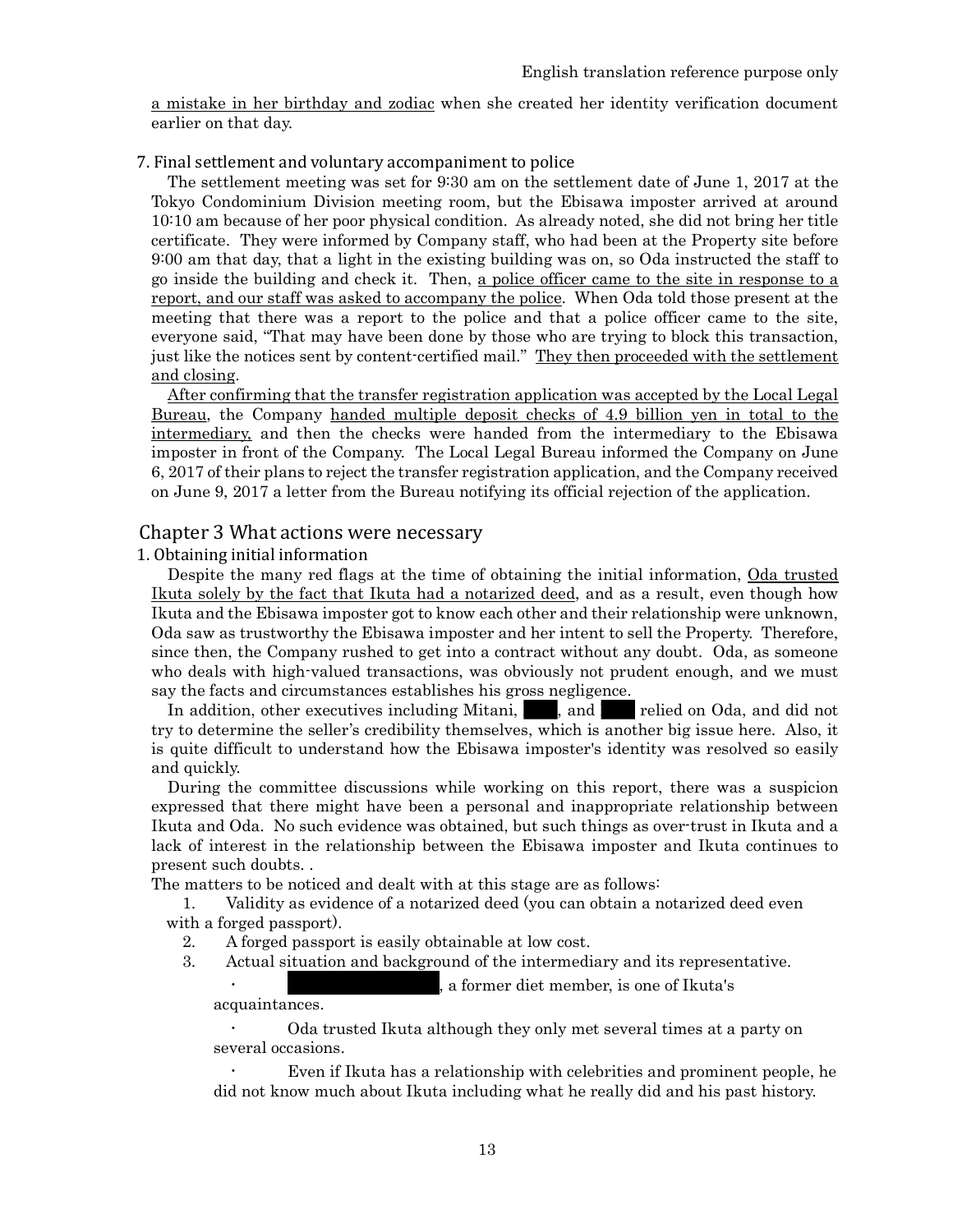The person surrounding the Ebisawa imposter were mostly brokers such as Ikuta and Koyama.

- 4. The owner's intent to sell.
	- $\circled{v}$  Why did this property suddenly become available for sale even though it was known as a property that the owner refused to sell for many years?
	- $\circled{1}$  The reason is unknown why Ikuta, a real estate amateur, had come to be able to purchase the 10 billion yen worth Property for 6 billion yen and there was never a reasonable explanation as to this. In addition, the reason is also unknown why the owner decided to enter into a high-value sale contract with Ikuta, who appeared to have insufficient financial power.
- 5. Relationship between the intermediary and the landowner.
	- Reason why the landowner approved the intermediary to get a large profit of 1 billion yen

\* After submitting the internal request for approval,  $\blacksquare$  (hereinafter referred to as ""), Manager of the General Affairs, confirmed on April 19, 2017 that Ikuta is not registered with the Tokyo Center for Removal of Criminal Organizations, and that IKUTA Co., is not registered with Teikoku Databank.

## 2. Internal approval

The real estate approval request was drafted by the Tokyo Condominium Division, and along with the opinions of the Condominium Business Headquarters, the approval request was received by the Real Estate Department, and then approved by the President after a review by the related parties (Legal Department, etc.) and other approvers.

In this case, the "post-review" procedure was adopted in which the President's approval was obtained before the other reviewer's reviews and approvals. It was drafted on April 18, 2017, received at the Real Estate Department on April 19, 2017, the President's final approval was granted on April 20, 2017, and the other reviewer's approvals granted after April 24, 2017. The President's site visit was held on April 18, 2017, and the property purchase contract was executed on April 24, 2017, five days (three business days) after the arrival at the Real Estate Department of the request.

The matters to be noticed and dealt with at this stage are as follows:

(1) The internal approval request document very much lacked the initial information mentioned previously.

The Real Estate Department and the Legal Department, which are the departments responsible for risk management, should have pointed out the missing information and should have been aware of the risk information.

(2) The internal approval request was processed within a short period of time, and the request was not sufficiently examined.

The reason why the General Manager of the Real Estate Department ran the process in a different manner than usual was because of the urgent request received from the General Manager of the Condominium Business Headquarters, but the fact that the President had already completed his site inspection had significantly influenced the process.

(3) Change of intermediary.

The intermediary at the time of the internal approval request was subsequently changed at the request of the intermediary, and the change was from IKUTA HOLDINGS Co. to IKUTA HOLDINGS Corp. which was a paper company and whose representative was a woman. They should have questioned this change.

No background check was conducted for the husband of Kumi Kondo, one of the two female directors at IKUTA HOLDINGS Corp. The husband of another director is the former Diet member XXXX. IKUTA HOLDINGS Corp. was formed as a paper company to make it easy for them to remove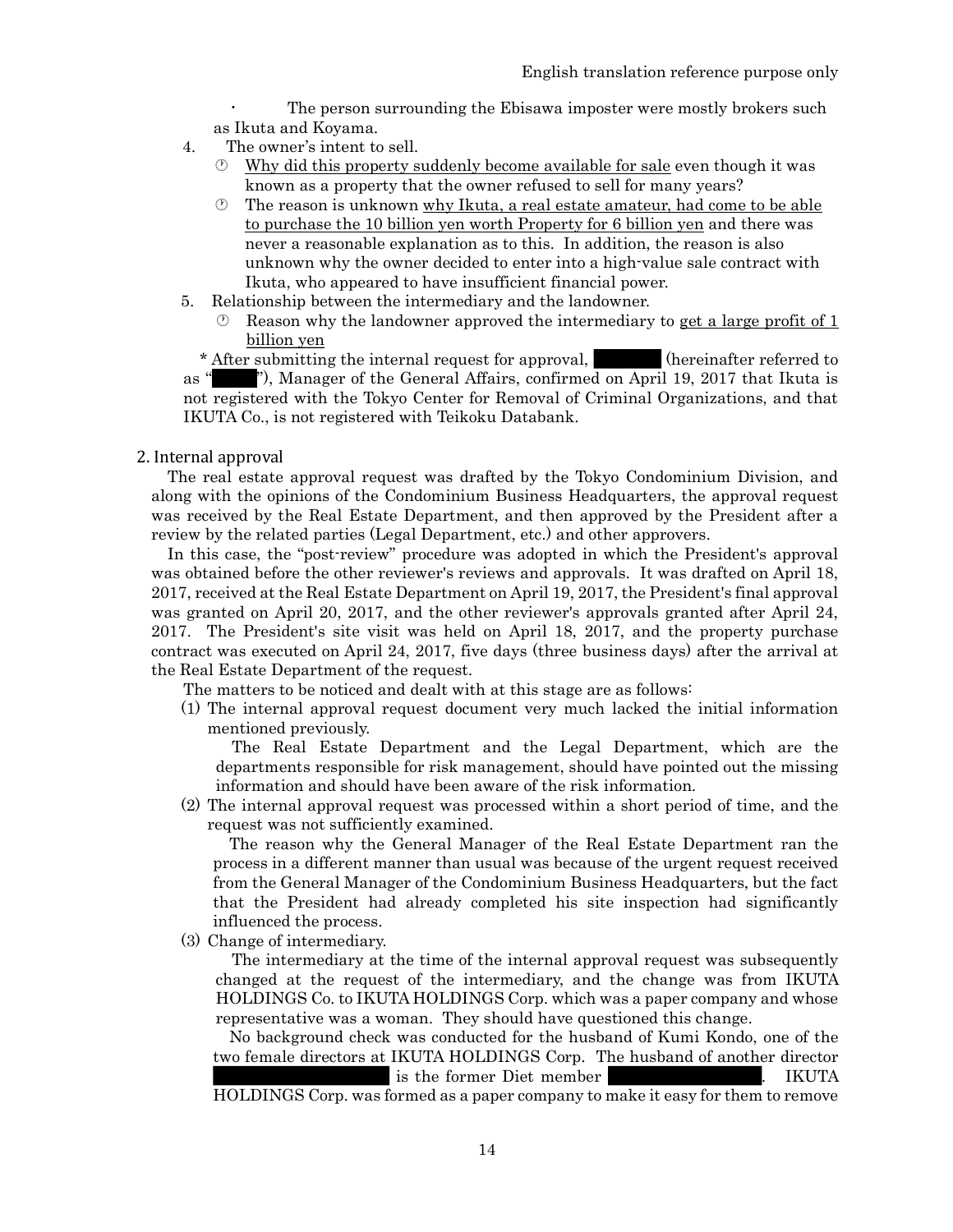any connection with the fraudulent group, and we should never deal with such a company.

## 3. Purchase & sale contract

The following are matters that had to be noticed and dealt with even in the contract execution stage after approval of the internal approval request was granted.

(1) When filling out the "Confirmation Record Form (for Personal Use)" on April 20, 2017, the Ebisawa imposter wrote the wrong street number as part of her address.

(2) At the preparation meeting on April 20, 2017, they only checked a colored copy of the title certificate, and never checked the original.

\* On the day of the contract on April 24, 2017, two judicial scriveners confirmed the original copy of the title certificate, but it was not something to figure out whether it is the original or not, but just to confirm that what is on the title certificate agrees with what is on the registration. The confirmation of the title certificate was not sufficient and they could not discover that it was a false document.

#### 4. Risk information after contract

After the provisional registration procedure was completed on April 29, 2017, multiple pieces of risk information were received from May 10 to 23, 2017. The matters that must have been noticed and dealt with at this stage were as follows:

## (1) Significance of content-certified mail

Content-certified mail is used as evidence in litigation, and it would be gross negligence for someone to consider four pieces of content-certified mail an obstruction to the transaction.

The act of falsely sending the content-certified mail to a transaction counterparty can constitute a crime depending on its content.

\* There is a testimony that the Ebisawa imposter was very calm when she saw the content certified mail, but if someone who impersonates herself sends such a document to a transaction counterparty, then she should be upset, and will call the police to prove that she is the true Ebisawa.

\* They talked to Ikuta about how they should deal with the content-certified mail.

(2) Significance of the fact that the personal information of the true owner was written in the content-certified mail

The mail had her seal registration card number on it and warned of another person's impersonation, and should have been viewed as highly credible.

(3) Examination of several brokers' emergence as well as of information from President of Sekiwa Real Estate Kansai Co., Ltd.

Immediately after consulting with Ikuta about the content-certified mail, the brokers came to visit, so they should have considered the relationship between the two (should have questioned that Ikuta might have had a suspicious person come visit).

Also, the information from President Was completely ignored without being given any consideration. This information was very valuable indicating the possibility of a fraudulent land seller group involved.

(4) It is not sufficient to confirm the identity of the seller only by documents, including the imposter- owner's "signed note," without checking her acquaintances.

After obtaining the risk information, in verifying the seller's identity again, they did not conduct diligence with her acquaintances but accepted a "signed note" from the seller.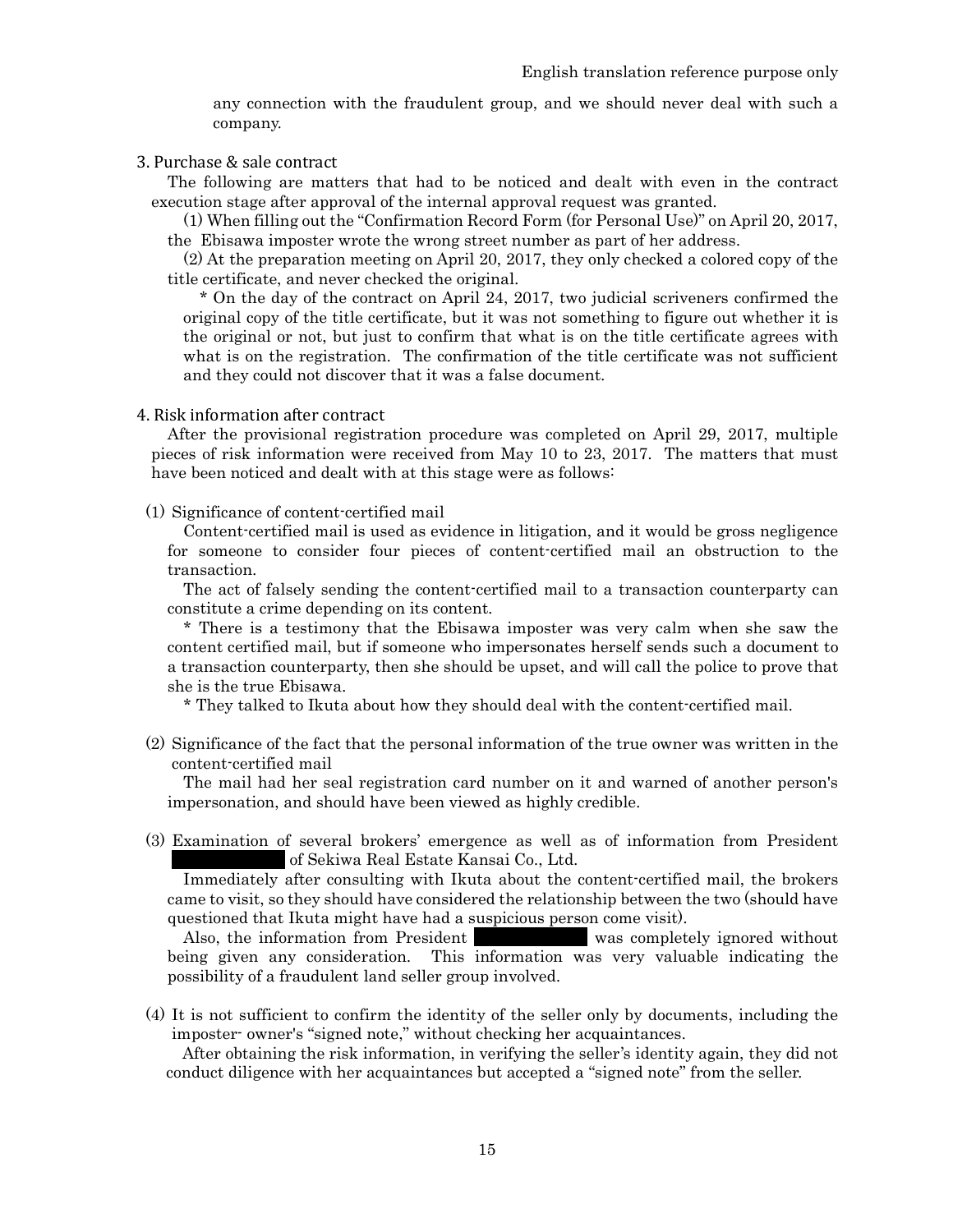The signed note is to confirm two things: "I have never sent a content-certified mail" and "There is nobody else other than me who owns the Property". A criminal involved in fraud should not be allowed to certify that he or she is not a criminal engaged in fraud.

 $\Diamond$  This note indicates their suspicion that she may not be the true owner of the Property and therefore could offend her, and it is inconsistent with the previous statement that they did not contact her acquaintances to verify her identity so they would not offend her.

Although they did not contact her acquaintances, since it was a well-known fact that Ebisawa had been operating the old inn business for many years, they could inquire the old inn operator as well as an old inn association, but no contacts or interviews were performed. There were ramen shops and Chinese restaurants in the neighborhood, and there should have been no difficulties to conduct interviews with these neighbors. In addition, there should have been a number of parking lot users, business partners and customers tied to the old inn operations that they could have contacted or interviewed.

(5) Significance of the fact that the seller herself never came to the Property giving various reasons

The owner did not come to the site due to her purported poor health when a site inspection was conducted, and an attorney that nobody had been informed of came to the site instead, unlocking the padlock at the  $\frac{back door}{root}$  the front door – they should have had doubts because of these facts.

In addition, the owner had been operating the inn business for many years on the Property, so it would be very strange for her to never appear through the purchase process.

## 5. Advancement of transaction closing

At the meeting on May 31, 2017, in lieu of the title certificate of the Property, they used an identity verification certificate prepared by a lawyer, but we should have had a strong suspicion about the sudden request one day before the final settlement.

Also, if Oda had heard from the judicial scrivener Takada that the Ebisawa owner had made a mistake in her birthday and zodiac when she created her identity verification certificate, that together with the fact that she had made a mistake in writing her own address, they should have developed doubts.

## 6. Final settlement and voluntary accompaniment to police

On the final settlement date of June 1, 2017, just before the final closing meeting began, a staff on the Property site was asked by the police to voluntarily accompany the police. This was an extraordinary situation where the police were dispatched and an unlikely event in order for someone to simply disrupt the transaction.

Therefore, the transaction should have been suspended, and since we had the purported seller and the intermediary in the closing meeting room, we should have asked them to accompany us with the police.

Also, in this very unusual situation, even after checks were given to the intermediary/the seller, steps should have immediately been taken to place a hold payment on the checks.

The foregoing are all the investigation results.

## Chapter 4 Committee Views on Responsibility

1. Responsibility of the sales department

As mentioned above, as a result of the person in charge of this transaction rushing to achieve a goal, they proceeded with the transaction by trusting the seller with a notarized deed that did not function as evidence. In addition, a member of the fraudulent land sales group was put into an important decision-making meeting, resulting in the member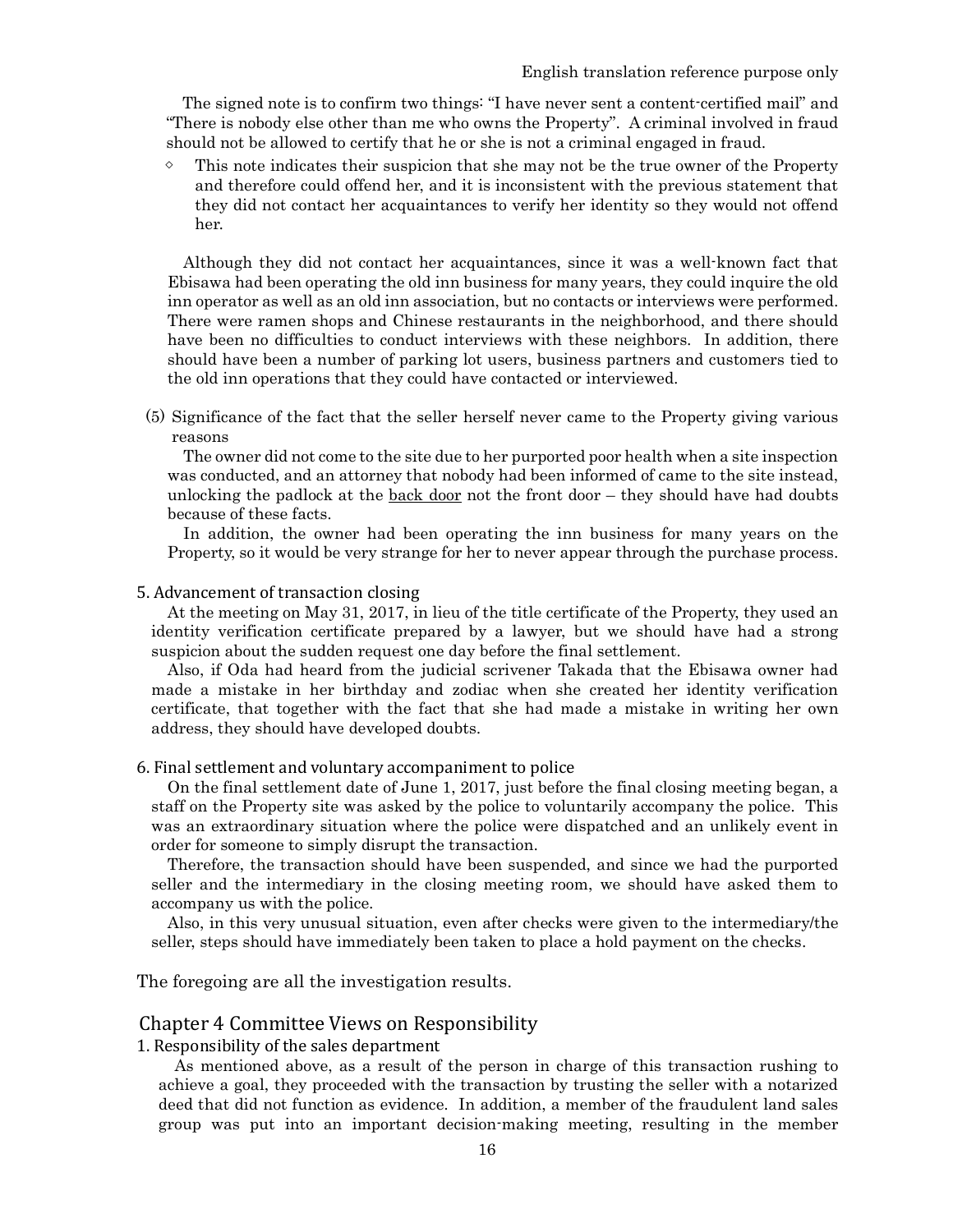controlling the situation and us ignoring multiple warnings, leading to a significant loss being incurred.

The Condominium Business Headquarters was supposed to grasp the whole picture of the transaction and to make a sound decision, but failed to fulfill its responsibilities. This responsibility becomes heavier as its position is more senior.

## 2. Responsibilities of the sales management department

The Legal Department and Real Estate Department have staff functions for the sales department, but are responsible for such things as internal approval process and risk information.

#### A)Legal Department

The General Manager of the Legal Department lacked the knowledge that a notarized deed can be issued with a counterfeit passport, and that a counterfeit passport is relatively easy to obtain, and as a result failed to provide proper instructions at the initial stage of the transaction.

While receiving multiple content certified mails, he gave instructions to obtain from the seller a signed note which was useless. Also, he did not strongly request the "confirmation by acquaintances" and did not check the results. It should be well recognized that content certified mail has an important meaning in verifying the authenticity of the owner. Since it was very important risk information, it should be reported to the related departments as well as to the President, and they all should discuss how it should be dealt with. In spite of such risk information, the Legal Department allowed the advancement of final settlement which meant that it did not fulfill the checking function it was supposed to have.

## B) Real Estate Department

It is the Real Estate Department that decided to postpone the review of the internal approval request by the four key officers, in response to a request to accelerate the internal process after the President's site visit. As long as he is responsible for the real estate business, regardless of the President's site visit, he should have understood the risks related to real estate transactions, understood the insufficient examination by the Condominium Business Headquarters, have studied property risk information, and have noted such in the internal approval request document.

Also, even though he was not informed of the content-certified mails, he did not share president The Subsection is negative information with the Legal Department. Considering the size of the transaction, he should have been even more prudent and we must say that risk management was insufficient as the department responsible for the real estate business of the entire company.

3. Responsibilities of the four officers who approved the transaction after Chief Operating Officer

Four key officers (Inagaki, Uchida, Nakai, and **XXXX (See Algerity Constant)** (Head of Tokyo Office)) who reviewed the internal approval request after the approval was granted by the President [Abe], studied the profitability of the transaction, but did not study the risk aspect of the transaction since some departments had already conducted their review. However, given such an incident, they must have been negligent in their review of the transaction.

## 4. Responsibilities of Chief Operating Officer

It is the responsibility of Chief Operating Officer (President) [Abe] to understand the overall picture of the transaction and to prevent it from being executed in an incorrect manner, and he is the last stronghold for that.

As Chief Operating Officer, he should be heavily responsible for the fact that he did not grasp the overall picture of the transaction and did not recognize significant risks.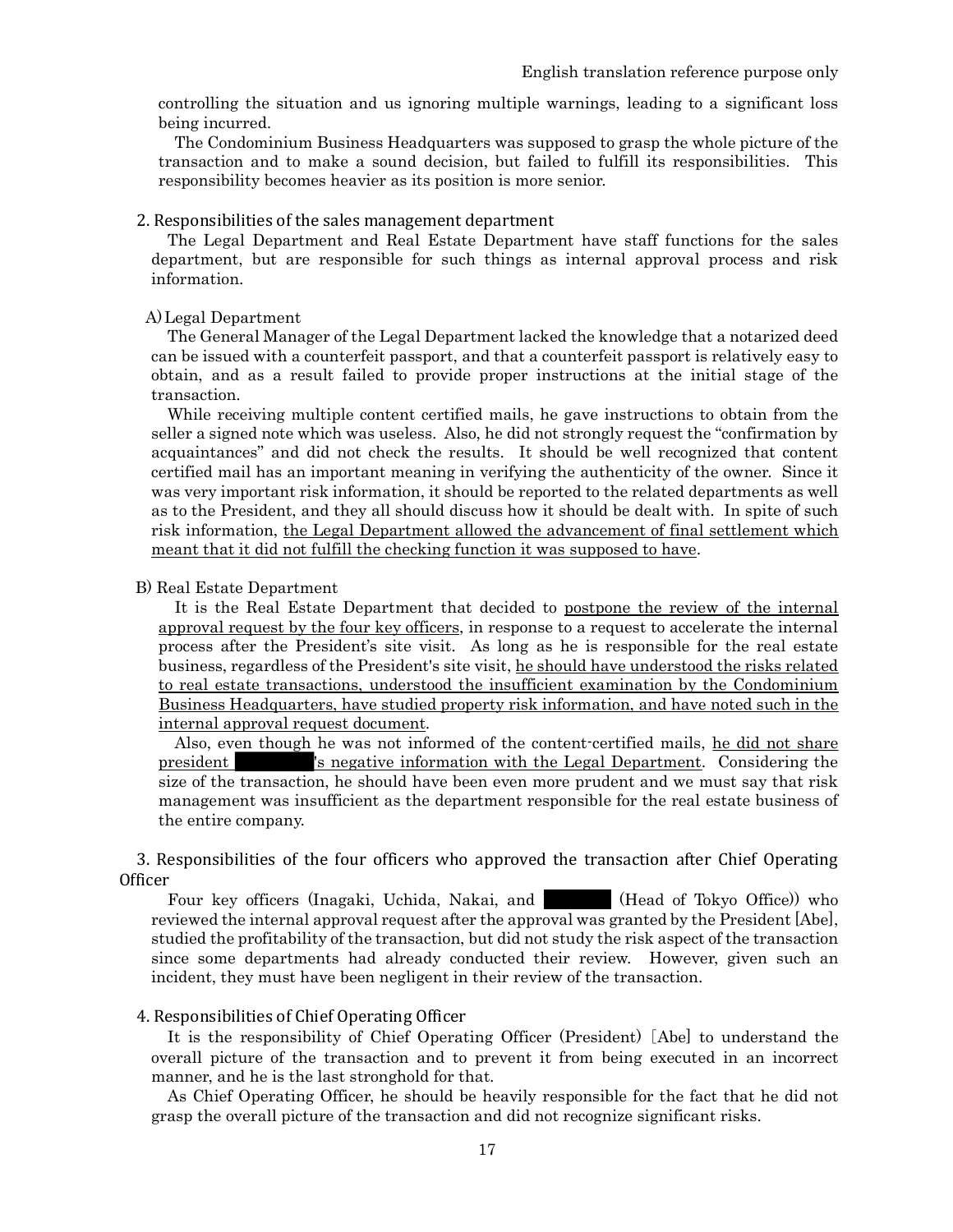## 5. Responsibilities of the Board of Directors and Audit & Supervisory Board

The board of directors has the authority to supervise the execution of duties by directors (including representative directors), and the board of corporate auditors is responsible for auditing the execution of duties by directors. Since the internal approval request was approved on April 20, 2017, and the report to the board of directors was on June 9, 2017 which was after the discovery of the incident, the board of directors should have no direct responsibility, but when such a scandal occurred, it is due to the system operation being incomplete, and therefore it should be responsible for the consequences.

The Chairman and Representative Director is also responsible for this incident. As the person responsible for personnel and systems, he has the responsibility to take the lead and to correct imperfections in the personnel and systems in order to prevent recurrence of such an incident.

## Chapter 5 Recommendations on Establishing a Project Team for Organizational Reform

It is important to improve personnel and systems so that all the causes revealed in this incident can be removed. It is recommended that a project team be established to work on this under the leadership of the Chief Executive Officer (Chairman).

The Company has both growth potential and profitability in its business, and has the strong ability to market and sell products, but this case has occurred from a gap in the system, and there is a possibility that hidden causes are growing. Therefore, there is room for improvement in a wide variety of areas, and it is not sufficient to point out individual points that need improvements, and it is necessary to establish a project team with the leadership of the Chief Executive officer, and to fundamentally review personnel and systems.

This is a consensus opinion by the investigation committee.